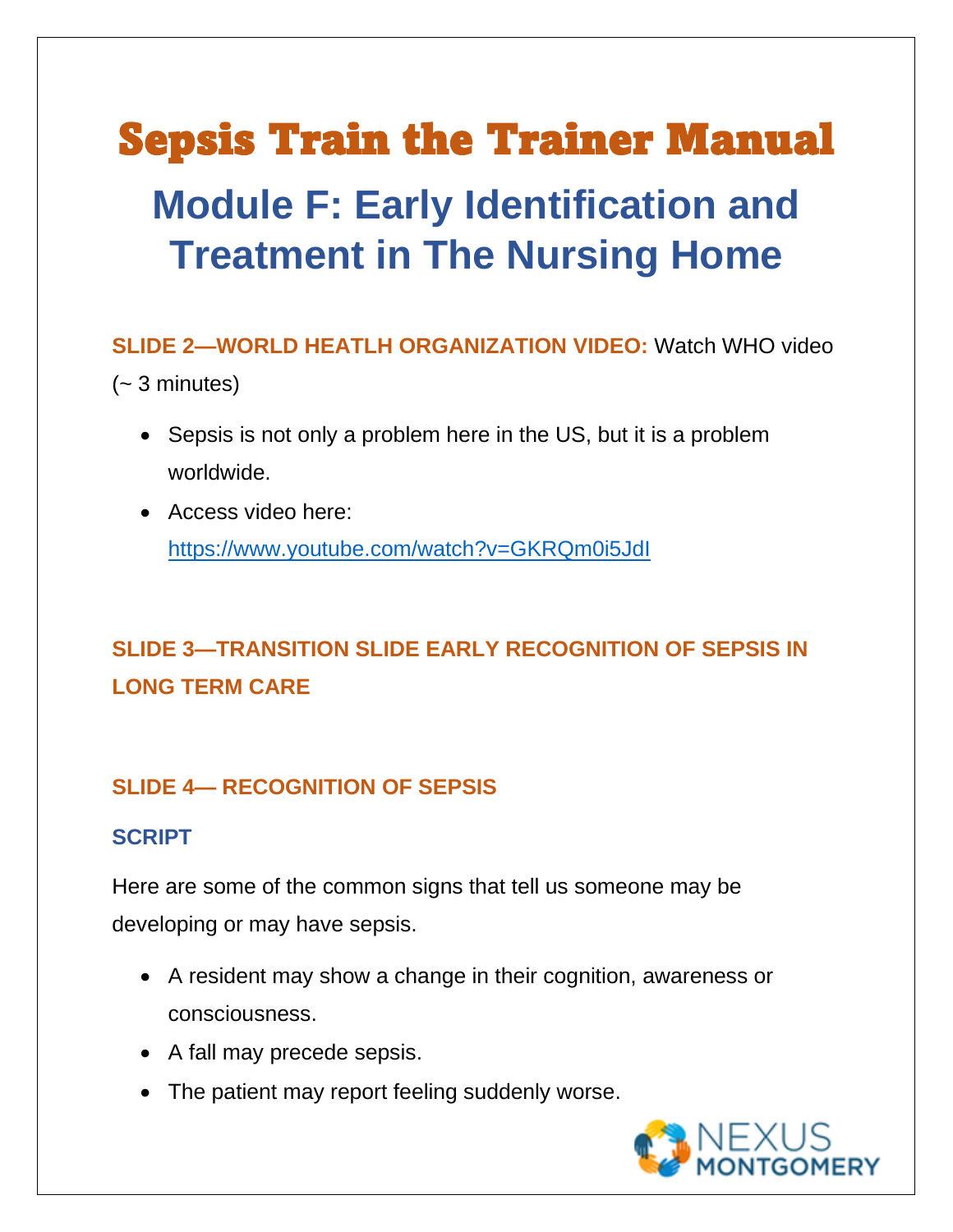- Their heart rate may increase.
- Blood pressure may be low or drop suddenly.
- They may show respiratory symptoms such as an increase in rate or a cough or trouble breathing.

#### **SLIDE 5—FACTORS COMPLICATING RECOGNITION OF SEPSIS**

- Unfortunately, many of the residents with infection who we may be assessing for sepsis have other conditions that may complicate the picture and resemble sepsis.
- For example, patients who have baseline cognitive deficits are going to be difficult to assess for changes in cognition.
- Some conditions like asthma or COPD may cause a person to have an increased respiratory rate even if no infection is present.
- Many are taking medications for heart conditions or psychological disorders which can lower the blood pressure.
- Some heart medications cause a rapid heart rate.

## **SLIDE 6—GRAPHIC-WITHOUT PROMPT TREATMENT SEPSIS CAN LEAD TO ORGAN FAILURE AND DEATH**

**SLIDE 7—GRAPHIC ON INTERACT CARE GUIDANCE ON INFECTIONS**

#### **SLIDE 8—GRAHIC ON STOP AND WATCH**

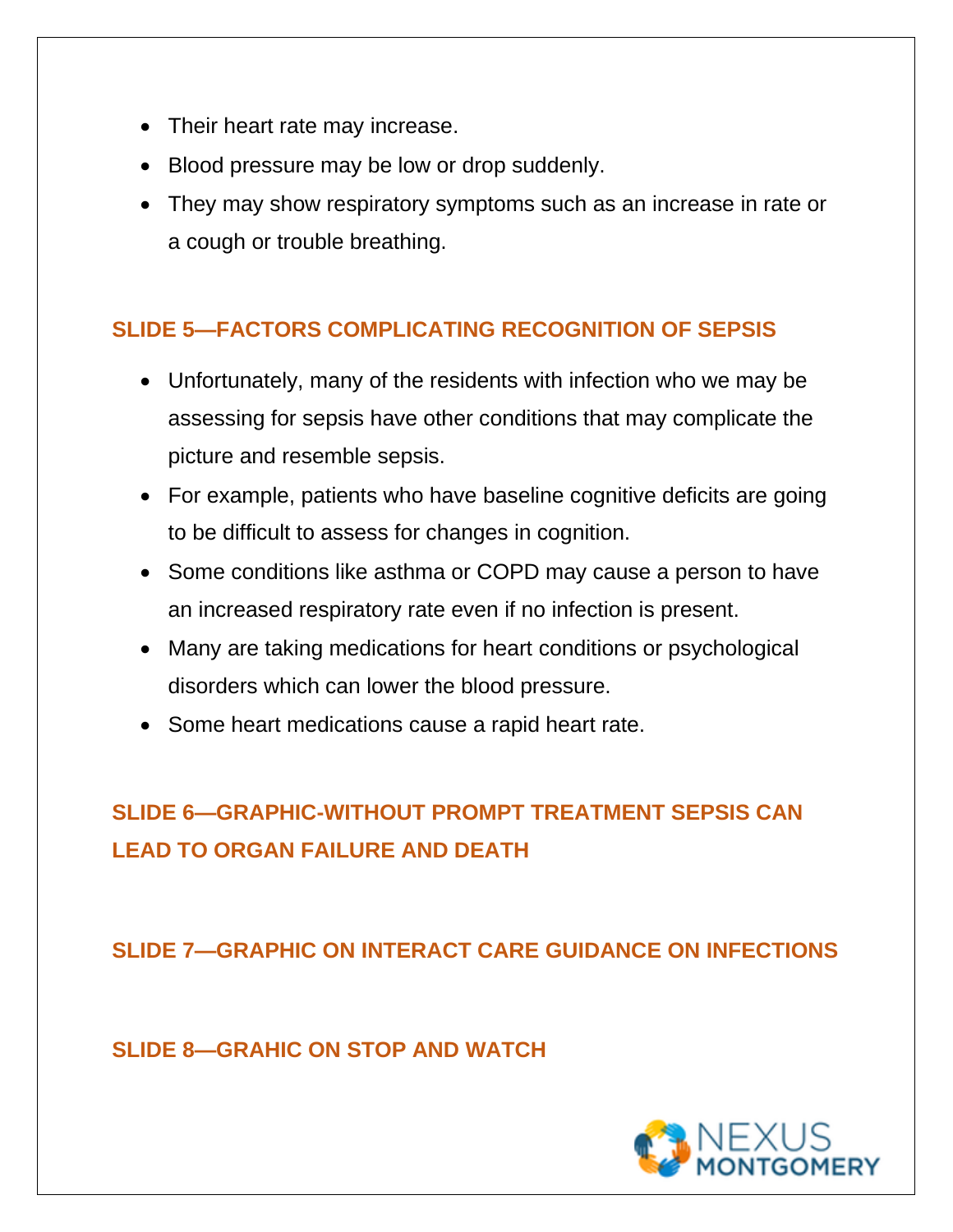**SLIDES 9—GRAPHIC ON QUALITY IMPROVEMENT**

**SLIDE 10—GRAPHIC ON SEPSIS QUALITY IMPROVEMENT FLOW CHART**

**SLIDE 11—GRAPHIC ON SEPSIS QUALITY IMPROVEMENT FLOW CHART (continued)**

**SLIDE 12—GRAPHIC ON SEPSIS QUALITY IMPROVEMENT FLOW CHART CONTINUED**

**SLIDE 13—SBAR**

READ BULLETS

#### **SLIDE 14—ALTERED MENTAL STATUS**

- Mental status is a critical sign we can use as we evaluate residents for sepsis.
- Septic people may show signs of confusion even before other signs emerge.
- There are a lot of different tools you can use to assess mental status.

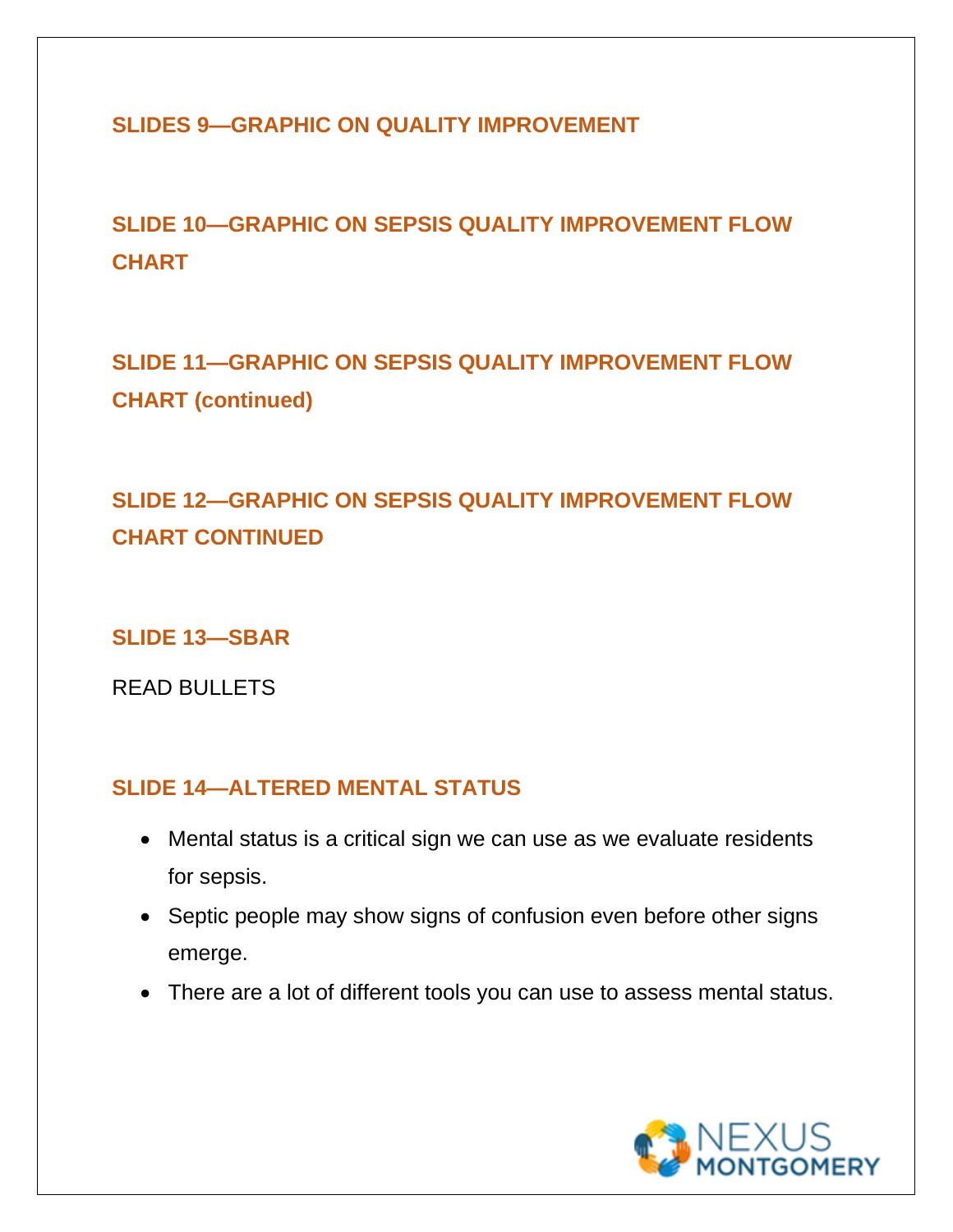• This tool, The Confusion Assessment method looks for the first two criteria, acute onset and inattention plus one of the last two: disorganized thinking or alteration of consciousness.\

## **SLIDE 15— WHAT QUESTIONS CAN GUIDE US IN SEPSIS PREVENTION AT TIME OF ADMISSION**

• It would be useful to evaluate residents at the time of admission and on a regular basis to answer these questions. This can help to pinpoint residents who are at higher risk of developing sepsis.

#### **SLIDE 16—WHERE DOES SEPSIS START?**

• We have two buckets of residents. Those who develop sepsis for the first time in a long-term care setting. The second bucket is those who were treated for sepsis and who are discharged after treatment to a long-term care facility.

## **SLIDE 17— GRAPHIC SHOWING COMMON ORGANISMS CAUSING INFECTIONS IN LONG TERM CARE SETTINGS**

#### **SCRIPT**

In the long-term care setting the organisms most commonly associated with sepsis are Methicillin Resistant Staph Aureus, Clostridium difficile and vancomycin resistant Enterococcus

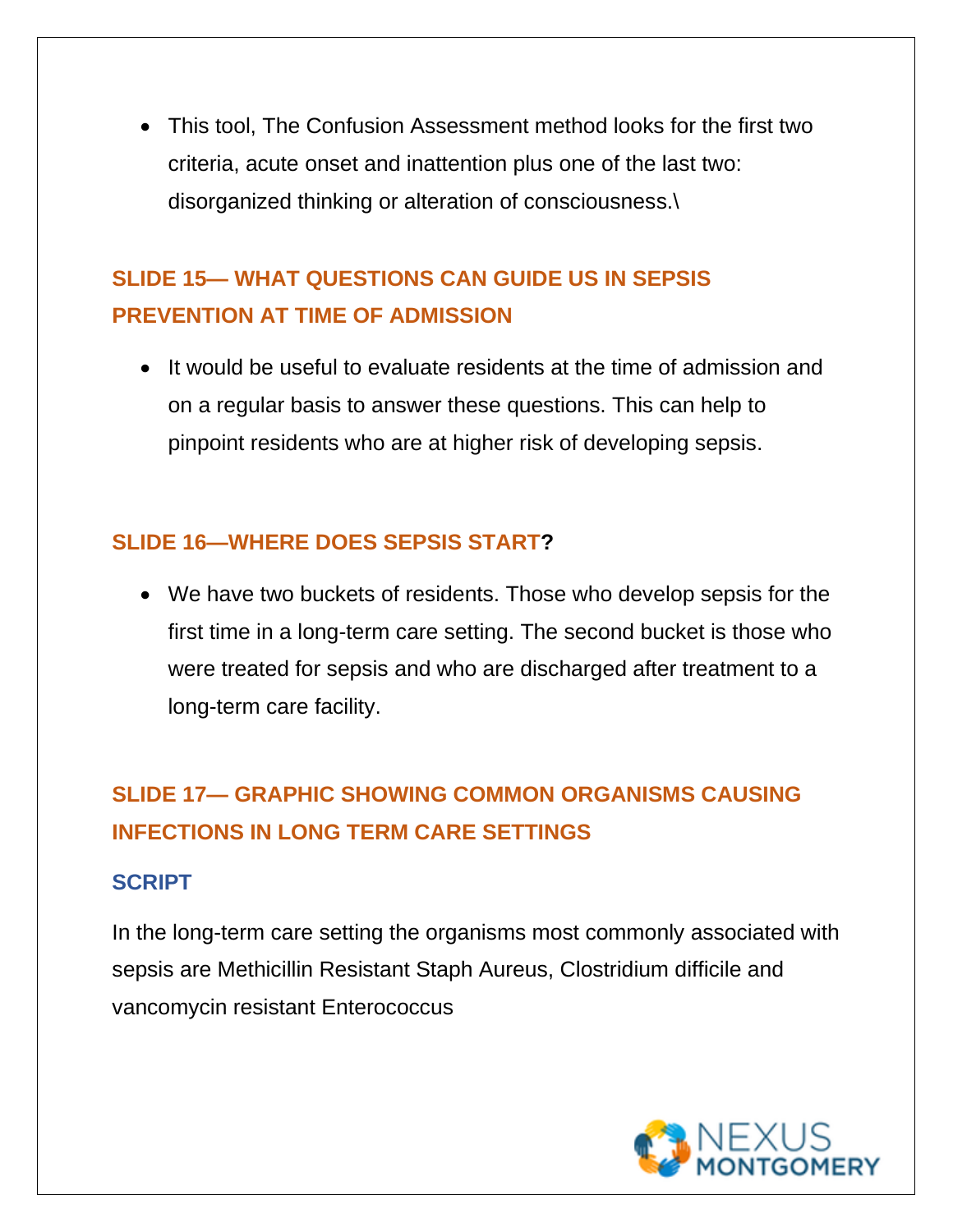## **SLIDE 18—PROMPT IDENTIFICATION OF INFECTIONS CAN INTERRUPT THE PATHWAY TO SEPSIS**

- Some facilities have had success in preventing transfer to acute facilities by bolusing with fluids and
- Starting broad spectrum antibiotic treatment early.
- One center in Nevada that partnered with sepsis coordinators at their acute care partner hospital reported they were able to adequately treat 90% of patients without transfer after they were identified in the sepsis screen they used.

#### **SLIDE 19—SEPSIS IN THE NURSING HOME SETTING**

- Based on an assessment of resources, personnel, training and supports available you will need to make a decision about what the priorities is for your nursing facility.
- For all facilities early identification is going to be one of the priorities.
- But you may decide that it will be difficult to provide prolonged treatment onsite.
- If that is the case then an additional priority to early identification will be ensuring that the process of transferring identified residents with sepsis occurs rapidly, that there is a warm handoff to ER personnel and that there is follow up to ensure communication of vital information such as lab values and a record of the assessment you performed in your facility.

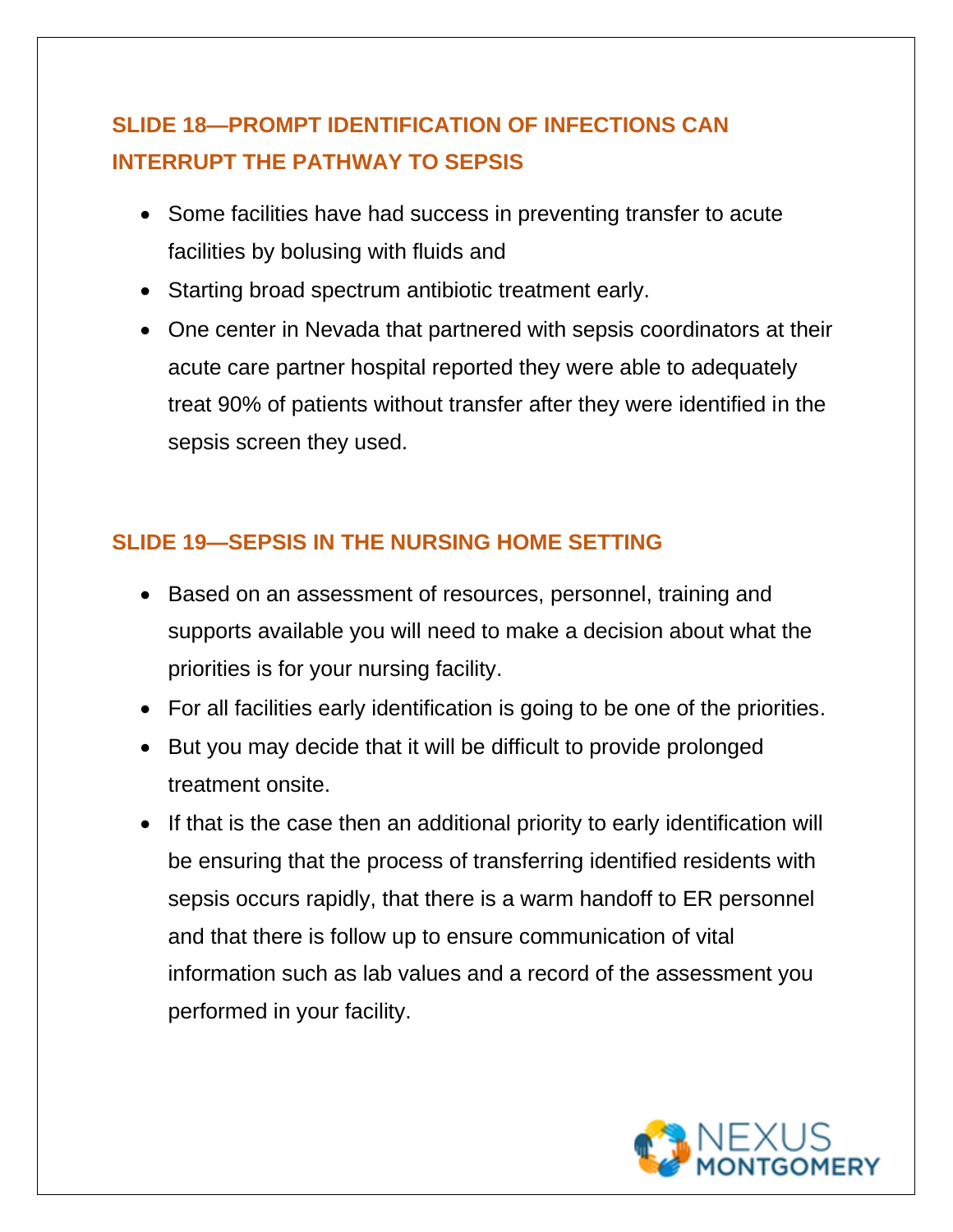## **SLIDE 20—MANAGEMENT/TREATMENT IN LONG TERM CARE SETTINGS**

- In order to successfully treat patients for sepsis in skilled nursing facilities, some things must be in place.
- A laboratory facility must be able to report labs within a few hours. If you are sending your lab samples to remote locations for analysis, this will greatly compromise your ability to monitor residents who are suspected to be septics.
- It is very helpful to have standing orders in place so that resuscitation does not have to wait for an order to be called in by the attending physician.
- Nurses need to have the flexibility to start resuscitation if they believe it is warranted.
- The appropriate fluids need to be readily accessible.
- Blood culture kits and other supplies must be accessible.
- Staff need to have clear protocols for recognition and documentation of sepsis symptoms.
- Conducting sepsis rounds can be useful to ensure everyone is ready and that needed supplies are available.

#### **SLIDE 21—SEPSIS KIT CONTENT:**

Here is a sample list of the things that need to be available in order to provide early treatment in skilled nursing facilities for patients who may be septic.

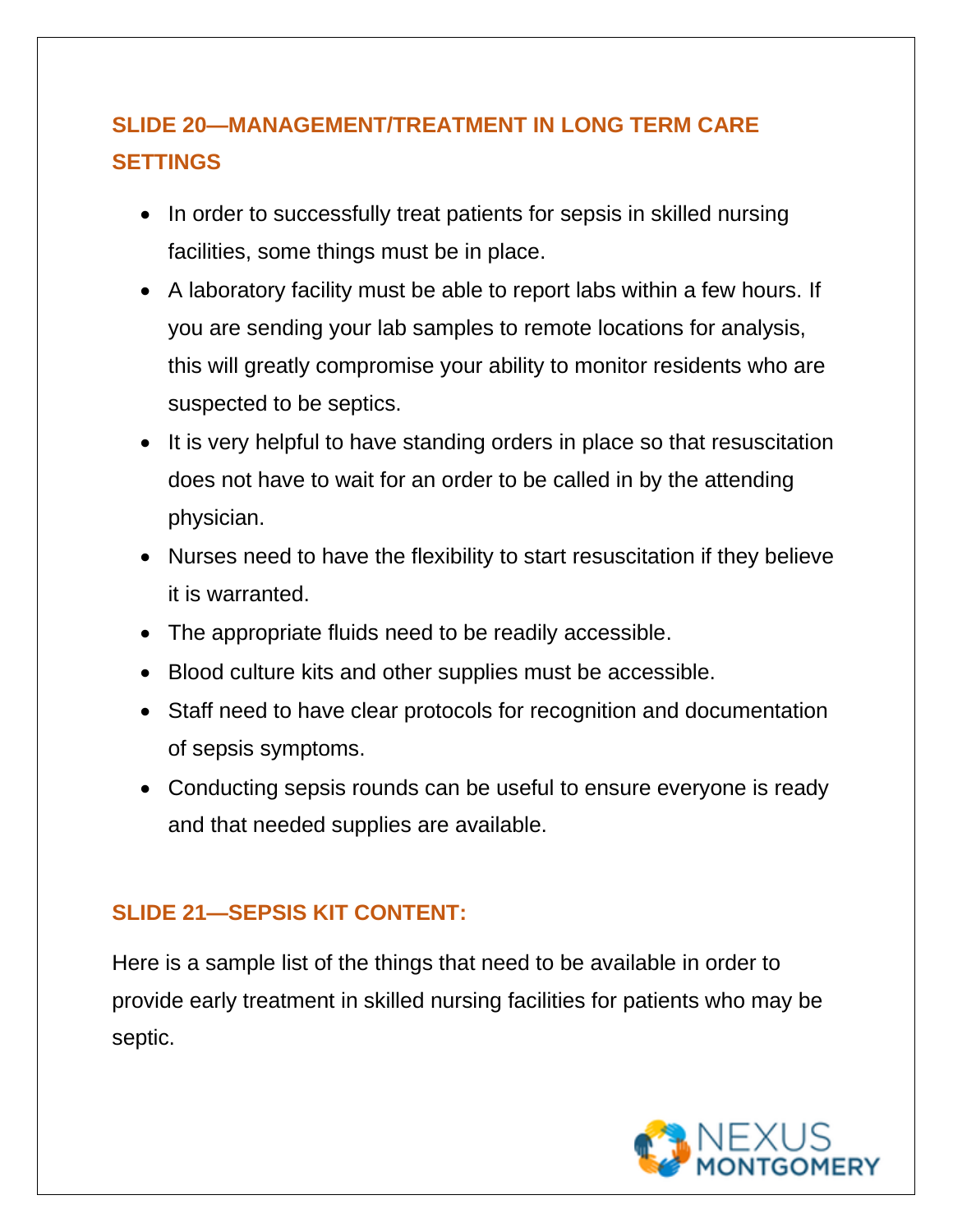#### **SLIDE 22—HOUR ONE BUNDLE**

- The literature tells us that ideally these things should happen within one hour of the first notation in the chart of signs and symptoms of sepsis.
- This was designed for use in the ER setting.
- Doing this in the skilled nursing facility setting requires planning and training.

#### **SLIDE 23—GRAPHIC ON ONE HOUR BUNDLE**

#### **SLIDE 24—THREE HOUR BUNDLE:**

This is more realistic for implementation in nursing homes.

**SLIDE 25—CONCERNS ABOUT OVER PRESCRIBING ANTIBIOTICS MAY INTERFERE WITH PROMPT ADMINISTRATION WHEN SEPSIS IS SUSPECTED**

**SCRIPT**

Read Bullets

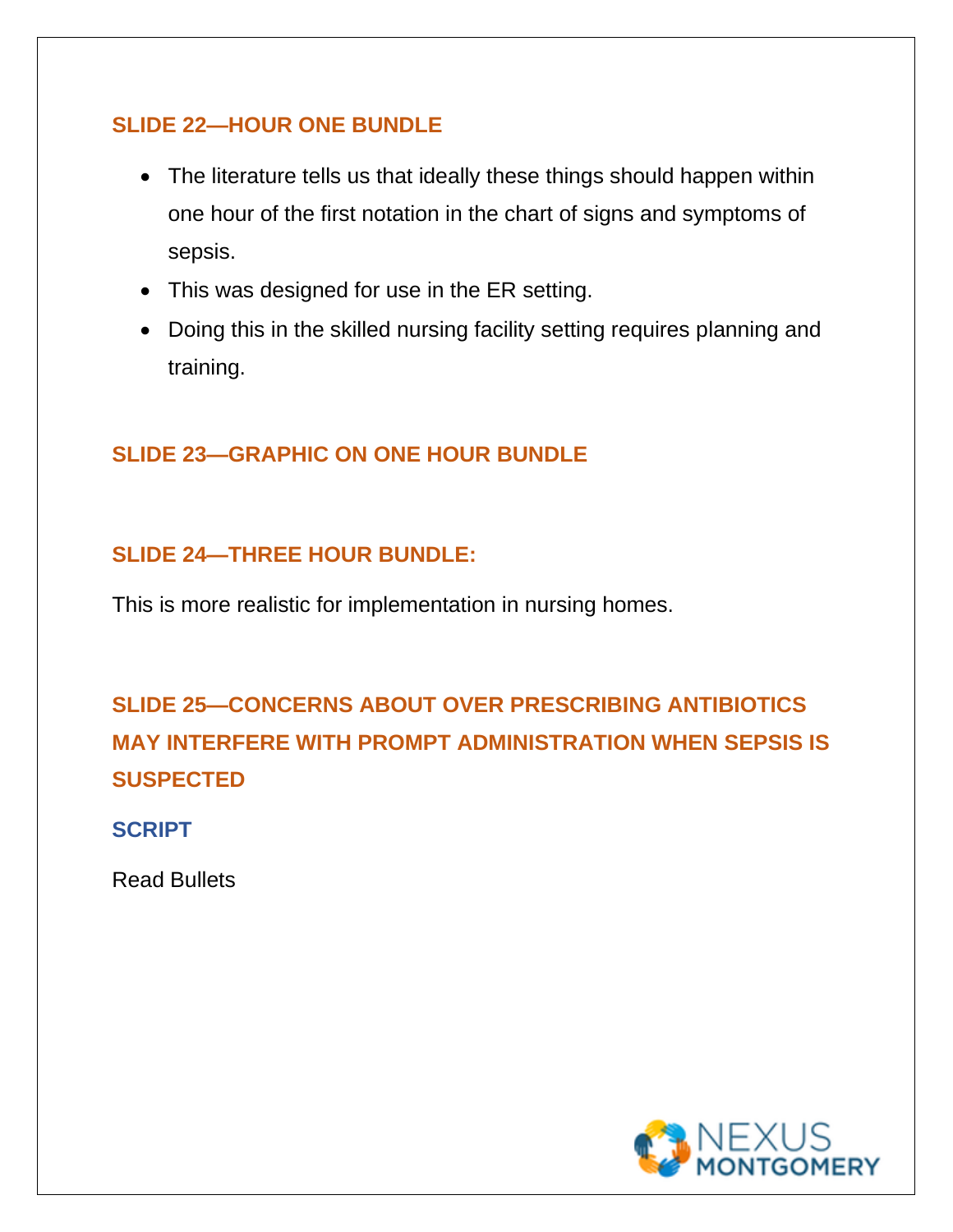## **SLIDE 26—ANTIBIOTIC RESISTANCE RESULTING FROM USE OF ANTIMICROBIALS:**

#### **SCRIPT:**

• There are legitimate concerns about antibiotic prescription overuse resulting in infections like these.

## **SLIDE 27—CLOSTRIDIUM DIFFICILE RISK AND SEPSIS ANTIBIOTIC ADMINISTRATION**

#### **SLIDE 28—CDC FRAMEWORK FOR ANTIBOTIC STEWARDSHIP**

#### **SCRIPT**

Read Bullets

## **SLIDE 29—ANTIMICROBIAL STEWARDSHIP IN MANAGEMENT OF SEPSIS**

**SCRIPT**

Read Bullets

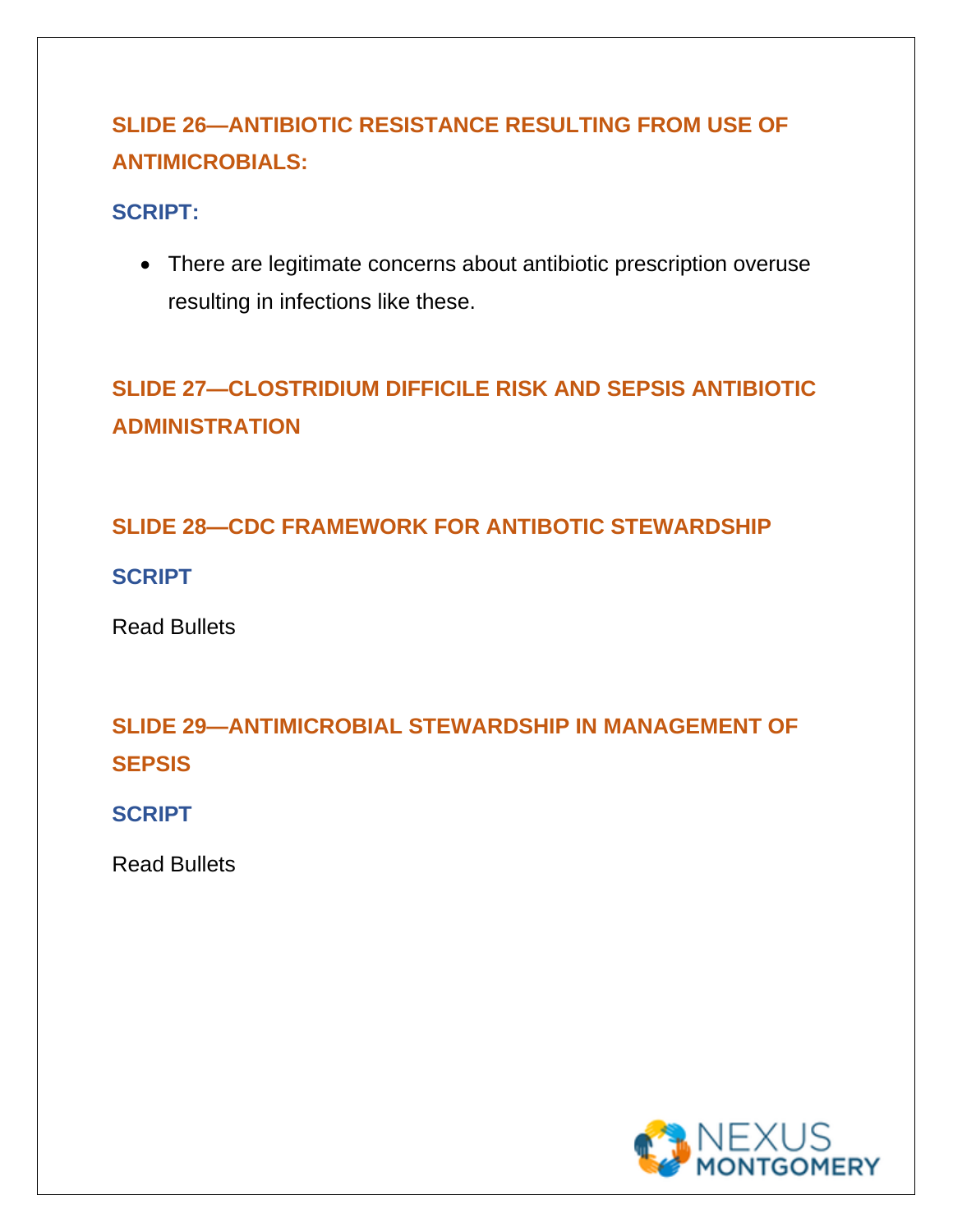## **SLIDE 30—KUMAR GRAPHIC ON ANTIBIOTIC USE AND SURVIVABILITY**

#### **SCRIPT**

• The earlier you start antibiotic therapy; the longer people live.

#### **SLIDE 31—CASE STUDY TRANSITION**

#### **SLIDE 32—CASE STUDY**

- This case study was adapted from one on the AHRQ website.
- The adaptations were made to make it suitable for training in the long-term care setting.
- This resident is in long term care and has been at the facility for two years since her husband died.
- She is obese.
- She had an acute dizzy spell, and her appetite has been poor for the last couple of days.
- She is short of breath.

#### **SLIDE 33—INITIAL ASSESSMENT**

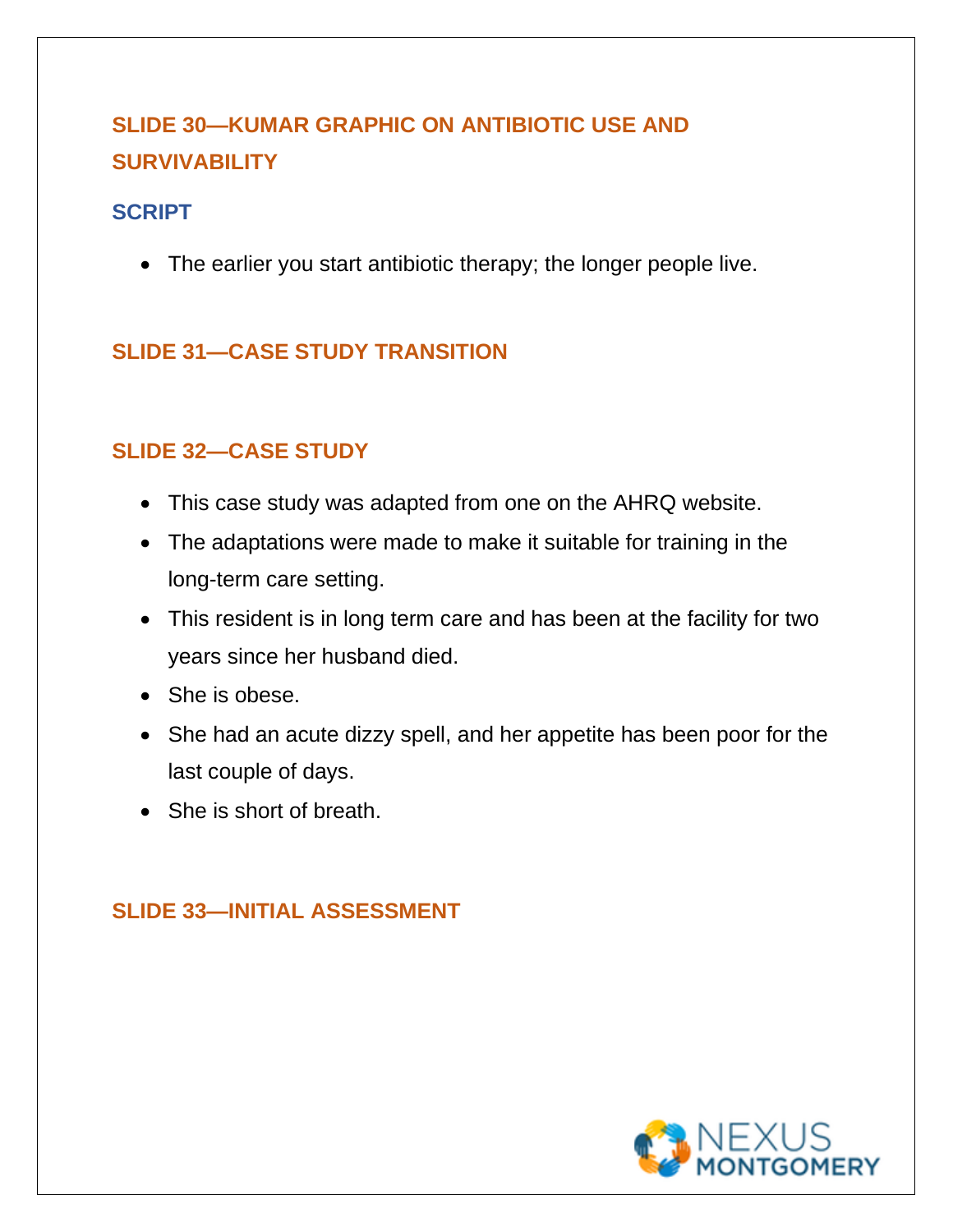## **SLIDE 34—RESIDENT ASSESSED FOR INFECTION AND ORGAN DYSFUNCTION**

- Because the resident is having symptoms in multiple systems e.g., CNS (dizziness); gastrointestinal (loss of appetite); respiratory (shortness of breath) she would meet the criteria for suspicion of sepsis on standard screens.
- The following labs were ordered for her:
	- o Lactate
	- o Blood cultures
	- o UA/UC
	- o Electrolytes
	- o BUN
	- o Creatinine

#### **SLIDE 35—SEPSIS BUNDLE ORDERS**

- This facility in our fictional case study, has standing orders for residents like Deborah who trigger a sepsis screen.
- These include giving a fluid bolus over an hour.
- They also include administration of broad-spectrum antibiotics.
- The resident needs to be reassessed and vital signs need to be frequently monitored.

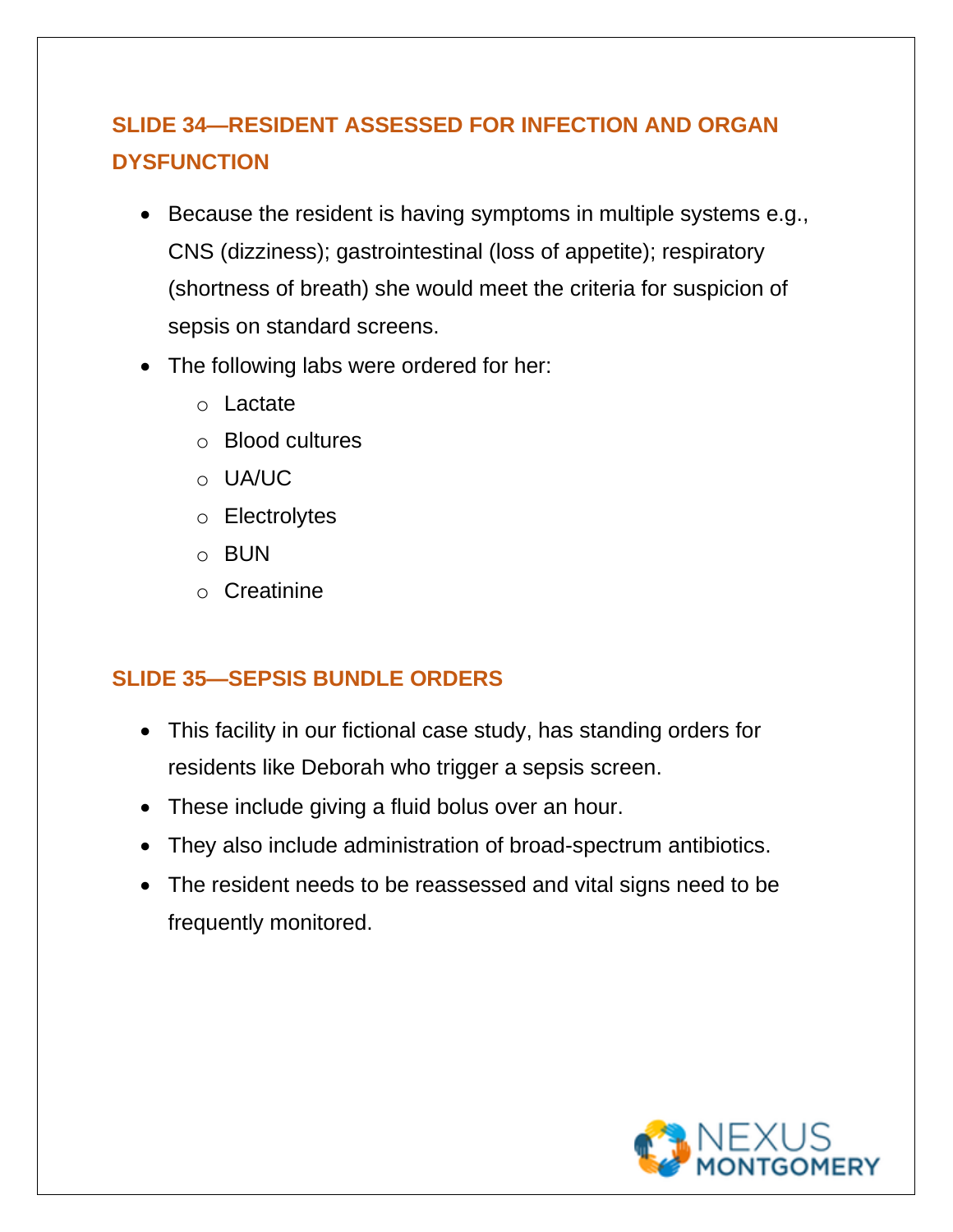#### **SLIDE 36—RESIDENT REASSESSED**

- When the resident is reassessed, many vital signs have deteriorated when compared with baseline values.
- An assessment of mental status reveal confusion.

### **SLIDE 37—LABORATORY VALUES**

- The stat labs are in.
- The lactate level is alarmingly high. A level higher than 2 triggers some sepsis screens. A level higher than 4 is an indication that transfer should be considered.
- In your small group sessions discuss this case, what suggestions you would have made.

**SLIDE 38—WHAT WOULD YOU RECOMMEND:** Spend a few moments considering your responses to the following questions…

- 1. What steps should be taken to respond to this new information about Dorothy's condition?
- 2. What do the results of the labs and the assessment indicate?
- 3. What would you recommend?
- 4. What concerns would you have as a nursing supervisor about Deborah?
- 5. What steps should the CNA take to document Deborah's change in condition?